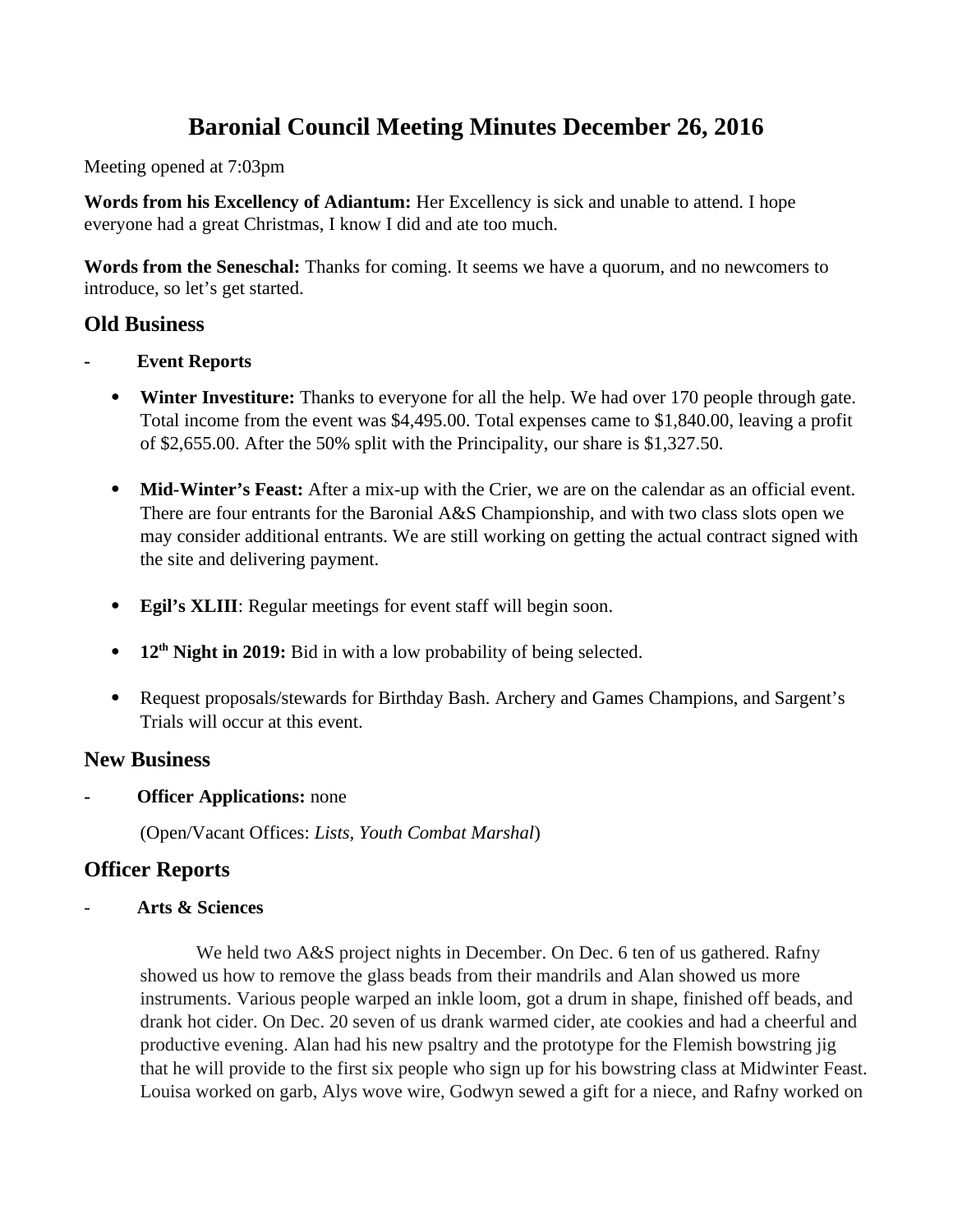her needlepoint sampler while Gwyn and I watched. A&S Continues to be a good place for new people to meet others and for everyone to socialize.

A&S Nights in January will occur on the 3rd &  $17<sup>th</sup>$ , the 1<sup>st</sup> & 3<sup>rd</sup> Tuesdays, at 7pm.

# Yseult of Broceliande

# **- Chamberlain**

Still working on a proposal for pole storage within the storage unit, anticipated cost  $\sim$ \$200. Will need help when it is time to rearrange the storage unit and install the pole rack. Looking into moving the trailer to the archery site to support Archery in the spring. Thingmakers has agreed to make the pavilion repairs.

Kirby Brokkerson

#### **- Chatelaine**

No report.

Francesca Carletti

# **- Chronicler**

# Minutes are out. *All officers are requested to please include me [Wesley.c.worley@gmail.com](mailto:Wesley.c.worley@gmail.com) when you send in your reports, and if you can get them in the day before Baronial Council Meeting, that would be even better. Thank you.*

Murchadh Monaidh Chraoibhe

# **- Exchequer**

I received several boxes of stuff from our previous Exchequer this month that included a lot of old records, the cashbox that we'd been looking for to use at our last two events, the check endorsement stamp, three checks that were written but never mailed to pay for Egil's 2016 expenses, an uncashed check from Global Impact that is from 2014, and one blank book of checks. At  $11<sup>th</sup>$  Night, Jennet asked me if I would consider taking over the position of Principality Exchequer. I'm thinking about it, but won't leave my current office unless there is someone that wants to take it over. This is for next year, with only a short overlap with my current warrant, so we have time to work it out.

| Bank balance as of 12/26/2016: | \$24,878.46 |
|--------------------------------|-------------|
| <b>Outstanding Checks:</b>     | \$2,153.25  |
|                                |             |
| Available Balance:             | \$22,725.21 |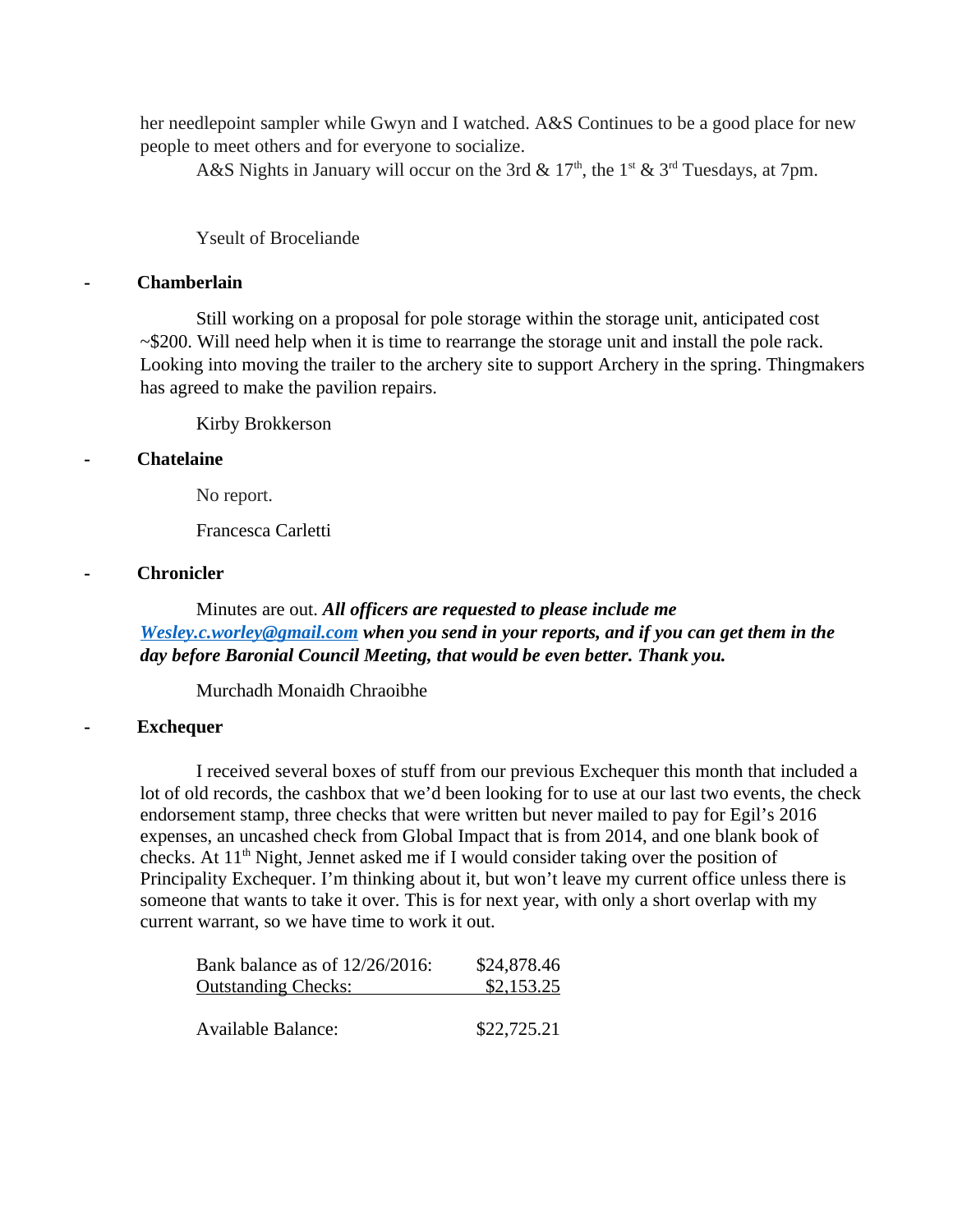The draft annual budget was submitted and discussed at the November meeting. The final budget for Calendar Year 2017 was submitted for approval, with changes from the draft budget explained. The motion was made, seconded, and approved to accept the 2017 budget as written.

Godwyn Reynard

#### **- Family Activities Coordinator**

We had a table at Winter Investiture, but with no children participating, Cyeth and Avina were the only participants. We were forced to close up and leave early due to an emergency with Cyeth's mother. She is doing fine now. We are planning for Mid-Winters Feast.

Cyeth deWestcote

### **- Gold Key**

Gold Key provided for one person at Summits Investiture this month. No fees were charged. I have 25 left-over Investiture site tokens which I'll be selling at future events. I'll be selling Baronial merchandise at 12th Night, and providing Gold Key services at Midwinter's next month. Sorry to skip Council, but I've got a cough and think I'm running a slight fever, and I'm sure we'd ALL prefer that I keep my germs at home. Hope everyone's been having a great Holiday season, and here's wishing a good New Year to all!

Alys Meghan Cattwyn

#### **- Herald**

Nothing to report.

Aelis de la Rose

#### **- Marshal**

Practices continue with 4-6 fighters attending, no injuries. Traveling to Cour deVal tomorrow for their practice.

Skjaldar-Þorsteinn Thunderhand

# **- Archery Marshal**

Two practices have been cancelled due to weather. 3-5 people attending.

Ilurii for Saoirse Inghean Ui Ruaic

# **- Cut & Thrust Marshal**

Nothing to report.

Captain Juan

#### **- Rapier Marshal**